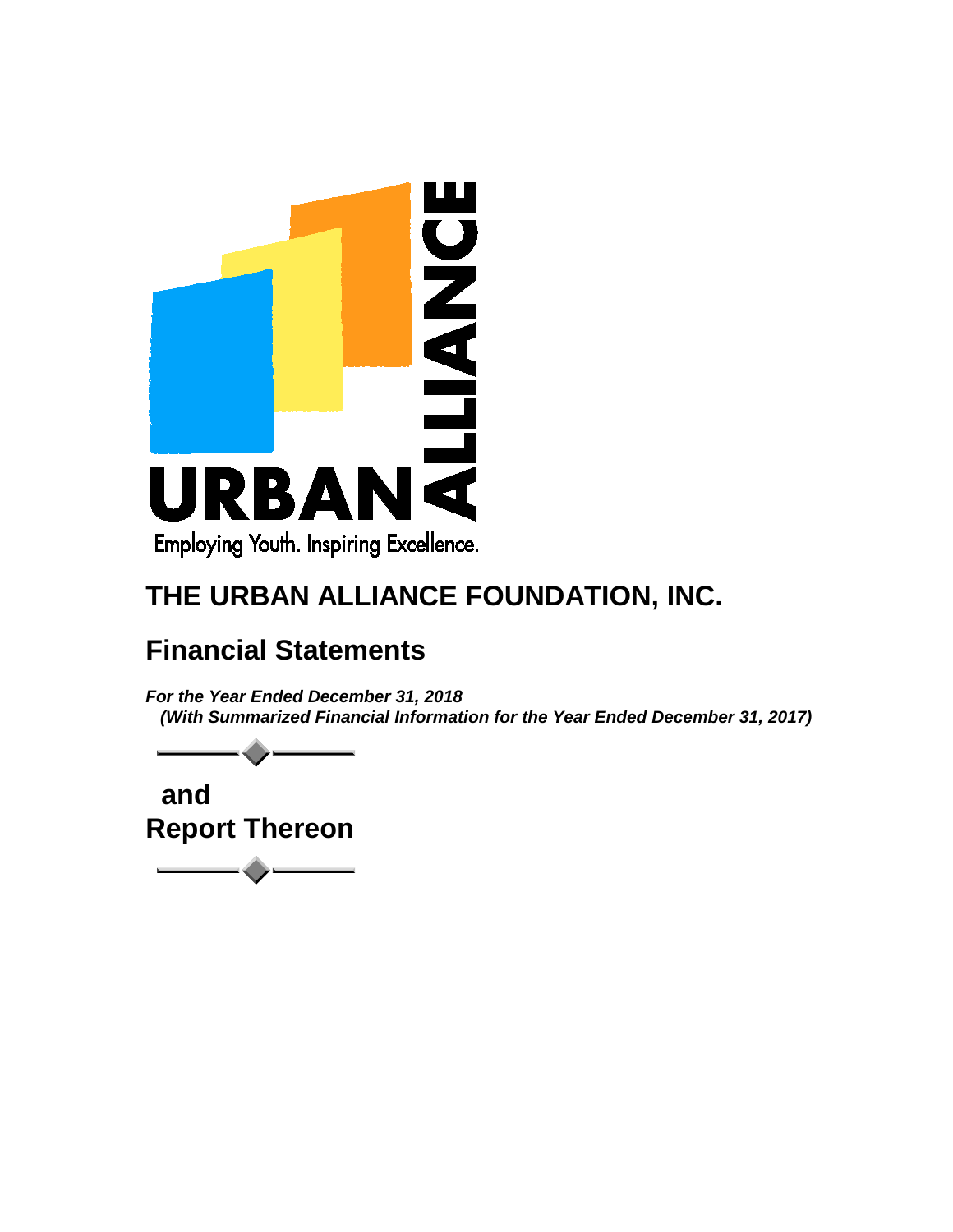# TABLE OF CONTENTS For the Year Ended December 31, 2018

| <b>Financial Statements</b> | Page |
|-----------------------------|------|
|                             |      |
|                             |      |
|                             |      |
|                             |      |
|                             |      |
|                             |      |
|                             |      |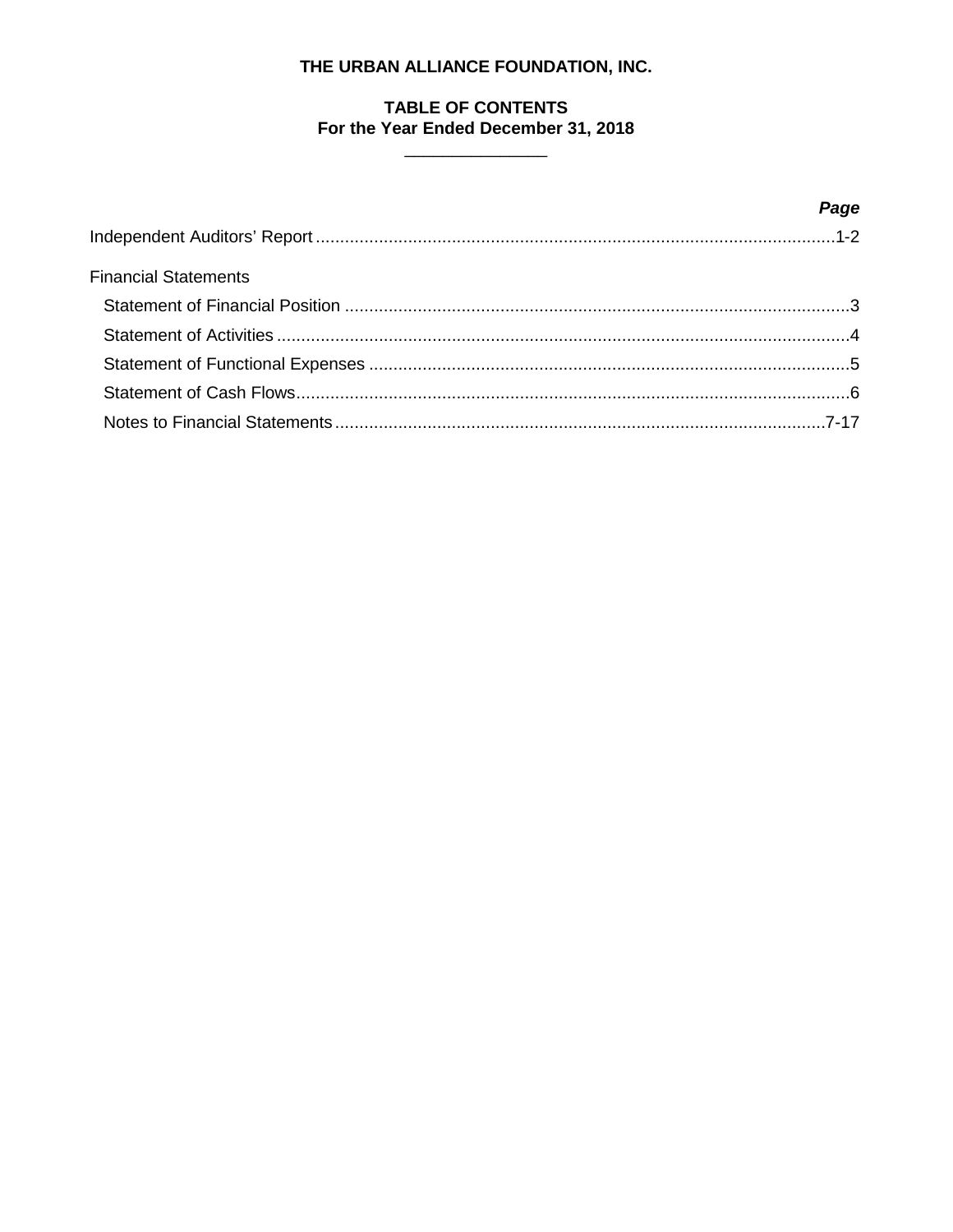

#### **INDEPENDENT AUDITORS' REPORT**

To the Board of Directors of The Urban Alliance Foundation, Inc.

We have audited the accompanying financial statements of The Urban Alliance Foundation, Inc. (the Foundation), which comprise the statement of financial position as of December 31, 2018, and the related statements of activities, functional expenses and cash flows for the year then ended, and the related notes to the financial statements.

#### **Management's Responsibility for the Financial Statements**

Management is responsible for the preparation and fair presentation of these financial statements in accordance with accounting principles generally accepted in the United States of America; this includes the design, implementation, and maintenance of internal control relevant to the preparation and fair presentation of financial statements that are free from material misstatement, whether due to fraud or error.

#### **Auditors' Responsibility**

Our responsibility is to express an opinion on these financial statements based on our audit. We conducted our audit in accordance with auditing standards generally accepted in the United States of America. Those standards require that we plan and perform the audit to obtain reasonable assurance about whether the financial statements are free from material misstatement.

An audit involves performing procedures to obtain audit evidence about the amounts and disclosures in the financial statements. The procedures selected depend on the auditors' judgment, including the assessment of the risks of material misstatement of the financial statements, whether due to fraud or error. In making those risk assessments, the auditor considers internal control relevant to the entity's preparation and fair presentation of the financial statements in order to design audit procedures that are appropriate in the circumstances, but not for the purpose of expressing an opinion on the effectiveness of the entity's internal control. Accordingly, we express no such opinion. An audit also includes evaluating the appropriateness of accounting policies used and the reasonableness of significant accounting estimates made by management, as well as evaluating the overall presentation of the financial statements.

We believe that the audit evidence we have obtained is sufficient and appropriate to provide a basis for our audit opinion.

> **Continued - 1 -**

M **MARCUMGROUP** MEMBER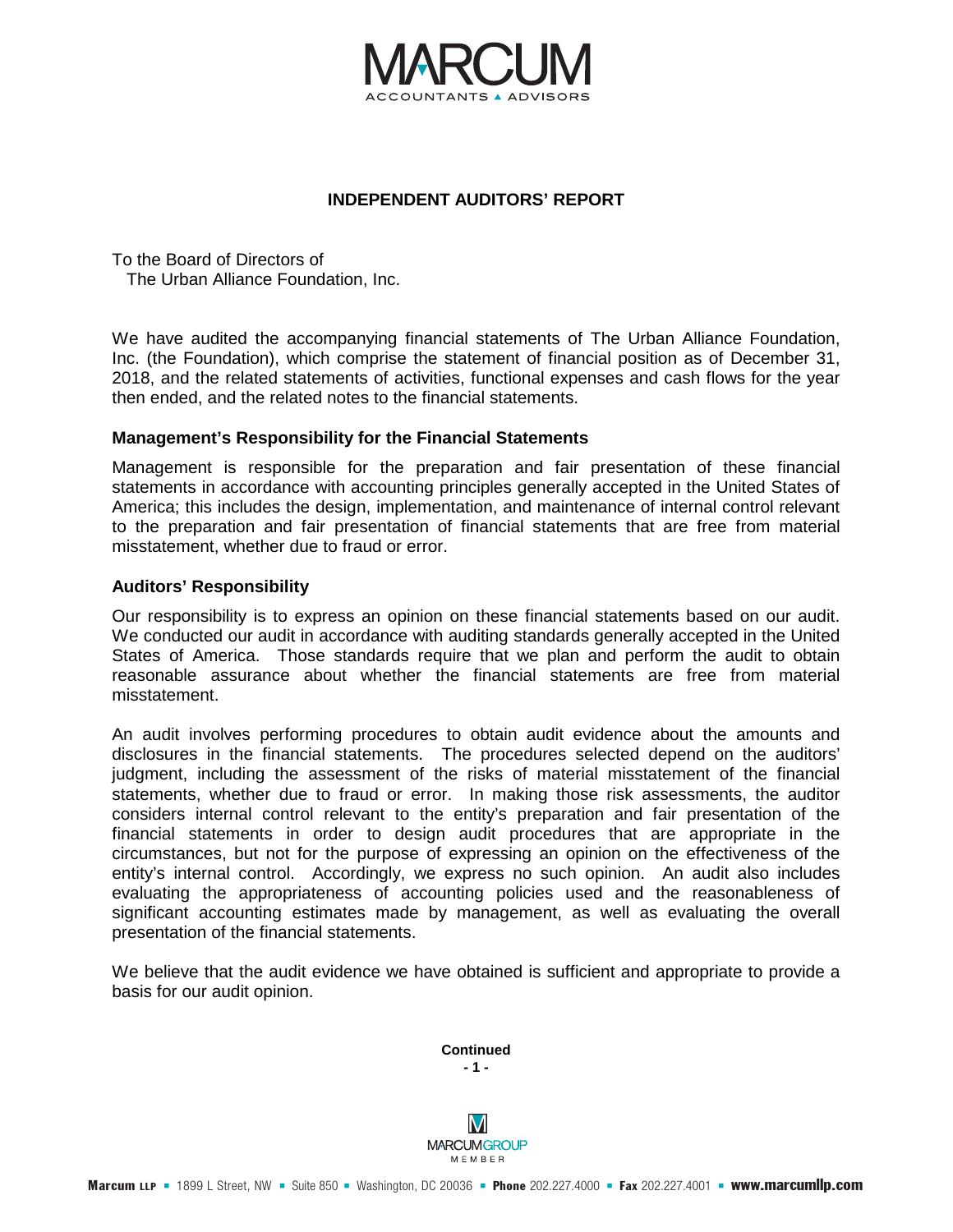## **Opinion**

In our opinion, the 2018 financial statements referred to above present fairly, in all material respects, the financial position of The Urban Alliance Foundation, Inc. as of December 31, 2018, and the changes in its net assets and its cash flows for the year then ended in accordance with accounting principles generally accepted in the United States of America.

### **Other Matter**

#### *Report on Summarized Comparative Information*

The Foundation's 2017 financial statements were audited by Raffa, P.C., whose practice was combined with Marcum LLP as of October 1, 2018, and whose report dated June 4, 2018, expressed an unmodified opinion on those statements. In our opinion, the summarized comparative information presented herein as of and for the year ended December 31, 2017, is consistent, in all material respects, with the statements from which it has been derived.

Marcum LLP

Washington, DC May 30, 2019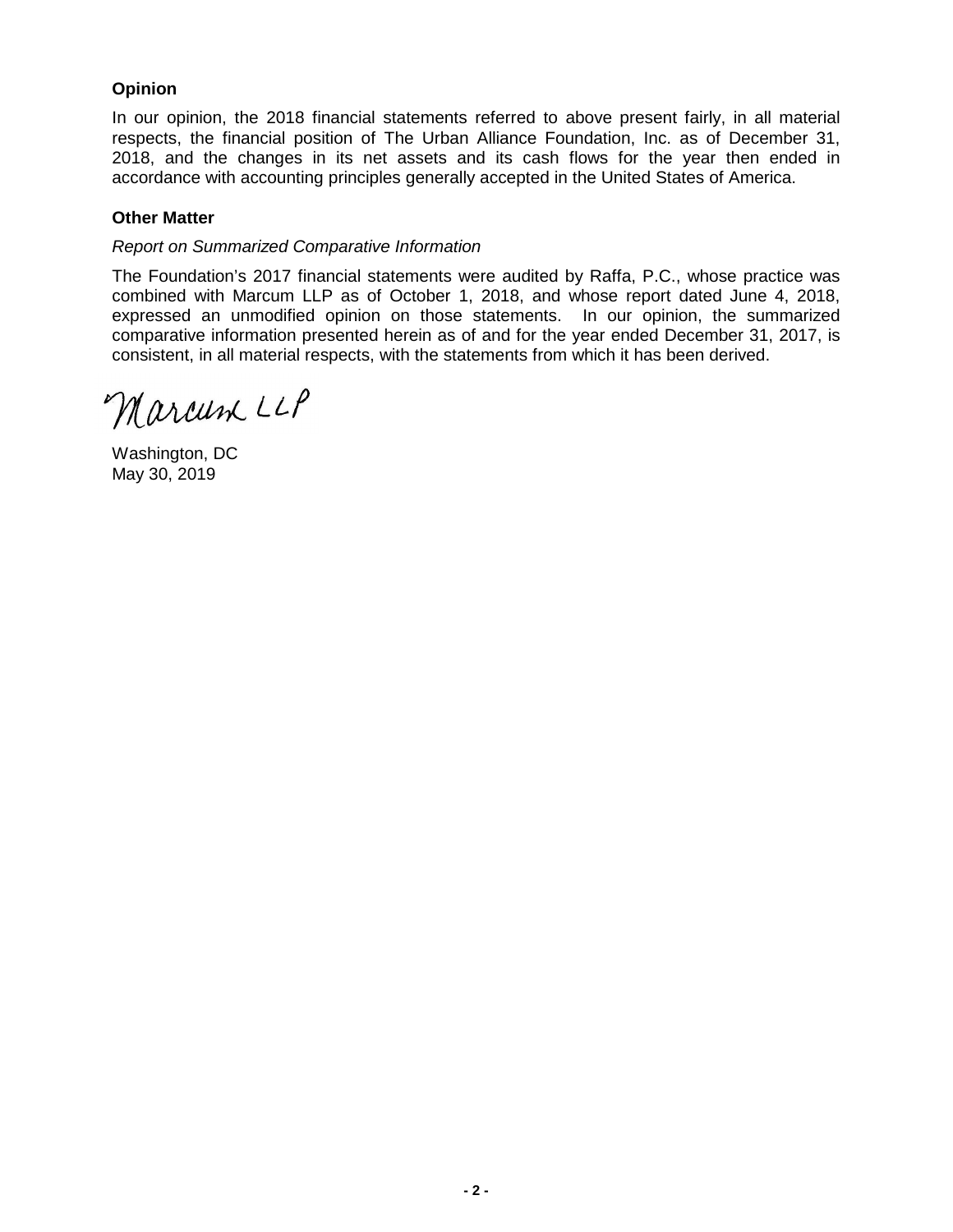#### **STATEMENT OF FINANCIAL POSITION**

## **December 31, 2018**

**(With Summarized Financial Information as of December 31, 2017)**  $\overline{\phantom{a}}$  , where  $\overline{\phantom{a}}$ 

|                                                     | 2018             | 2017            |
|-----------------------------------------------------|------------------|-----------------|
| <b>ASSETS</b>                                       |                  |                 |
| Cash and cash equivalents                           | \$<br>3,086,182  | \$<br>2,501,719 |
| Investments                                         | 2,821,377        | 2,502,876       |
| Grants, contributions and contracts receivable, net | 4,165,122        | 3,214,807       |
| Other assets                                        | 71,407           | 38,151          |
| Property and equipment, net                         | 37,520           | 53,565          |
| <b>TOTAL ASSETS</b>                                 | \$10,181,608     | \$<br>8,311,118 |
| LIABILITIES AND NET ASSETS                          |                  |                 |
| Liabilities                                         |                  |                 |
| Accounts payable and accrued expenses               | \$<br>406,523    | \$<br>286,597   |
| Deferred revenue                                    | 865,543          | 367,324         |
| Deferred rent                                       | 18,070           | 4,464           |
| Capital lease obligation                            | 37,230           | 52,122          |
| <b>TOTAL LIABILITIES</b>                            | 1,327,366        | 710,507         |
| <b>Net Assets</b>                                   |                  |                 |
| Without donor restrictions                          |                  |                 |
| Undesignated                                        | 1,212,368        | 936,755         |
| Board-designated                                    | 2,604,000        | 2,357,000       |
| <b>Total Without Donor Restrictions</b>             | 3,816,368        | 3,293,755       |
| With donor restrictions                             | 5,037,874        | 4,306,856       |
| <b>TOTAL NET ASSETS</b>                             | 8,854,242        | 7,600,611       |
| TOTAL LIABILITIES AND NET ASSETS                    | \$<br>10,181,608 | \$<br>8,311,118 |

**The accompanying notes are an integral part of these financial statements.**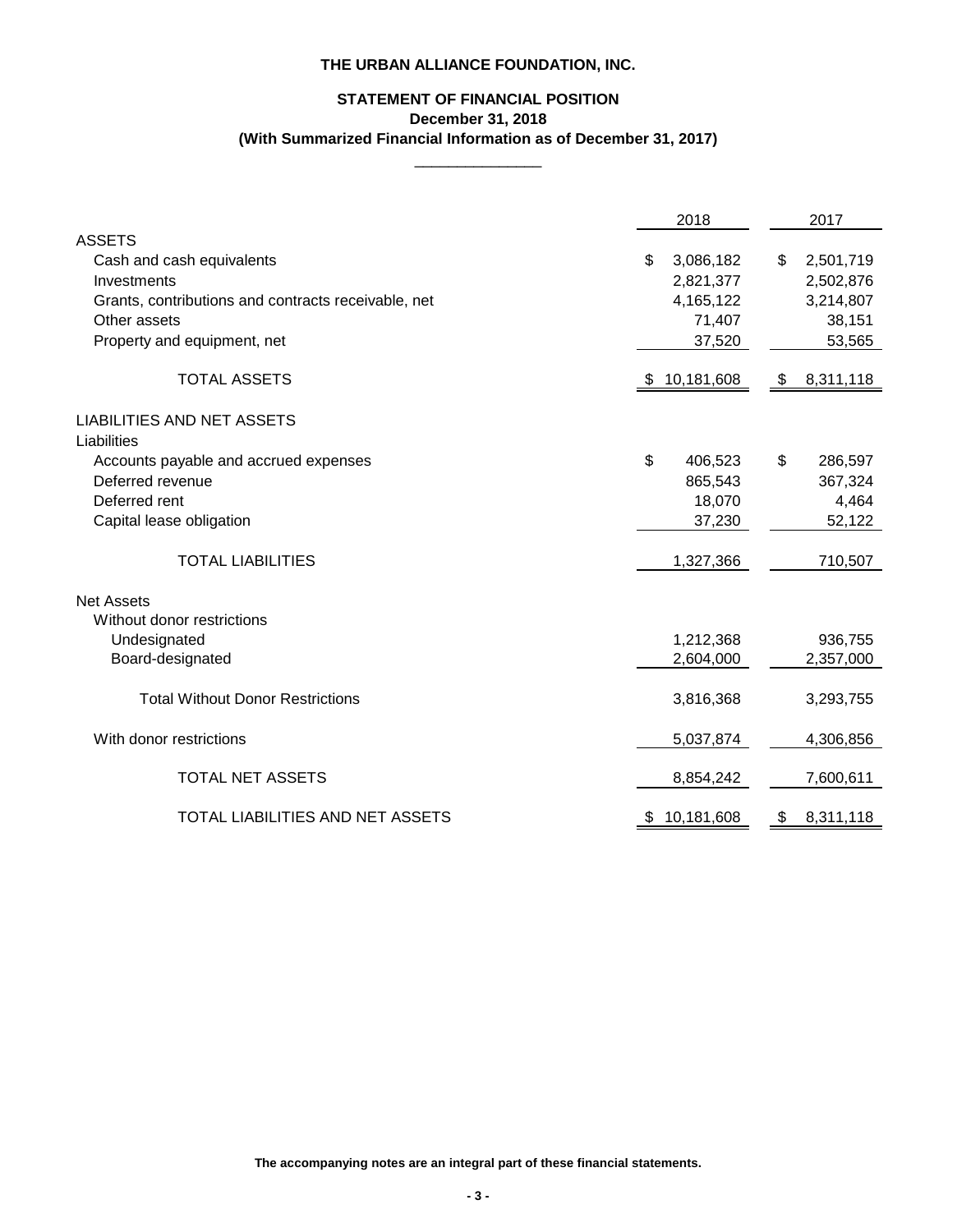## **STATEMENT OF ACTIVITIES For the Year Ended December 31, 2018 (With Summarized Financial Information for the Year Ended December 31, 2017)**

\_\_\_\_\_\_\_\_\_\_\_\_\_\_\_

|                                                                                                                    | <b>Without Donor</b><br><b>Restrictions</b>          | <b>With Donor</b><br>Restrictions | 2018<br>Total                                        |     | 2017<br>Total                               |
|--------------------------------------------------------------------------------------------------------------------|------------------------------------------------------|-----------------------------------|------------------------------------------------------|-----|---------------------------------------------|
| <b>REVENUE AND SUPPORT</b>                                                                                         |                                                      |                                   |                                                      |     |                                             |
| Grants, contributions and contracts<br>Federal grants<br>Donated facilities and services<br>Investment income, net | \$<br>3,577,415<br>2,417,213<br>374,853<br>(31, 684) | \$<br>4,298,380                   | \$<br>7,875,795<br>2,417,213<br>374,853<br>(31, 684) | \$  | 7,080,466<br>1,947,282<br>396,451<br>98,714 |
| Other income                                                                                                       | 12,326                                               |                                   | 12,326                                               |     |                                             |
| Net assets released from restrictions:                                                                             |                                                      |                                   |                                                      |     |                                             |
| Satisfaction of purpose restrictions<br>Satisfaction of time restrictions                                          | 3,542,362<br>25,000                                  | (3,542,362)<br>(25,000)           |                                                      |     |                                             |
| <b>TOTAL REVENUE</b>                                                                                               |                                                      |                                   |                                                      |     |                                             |
| <b>AND SUPPORT</b>                                                                                                 | 9,917,485                                            | 731,018                           | 10,648,503                                           |     | 9,522,913                                   |
| <b>EXPENSES</b>                                                                                                    |                                                      |                                   |                                                      |     |                                             |
| Program Services:                                                                                                  |                                                      |                                   |                                                      |     |                                             |
| Workforce development programs                                                                                     | 6,322,255                                            |                                   | 6,322,255                                            |     | 5,461,668                                   |
| Youth programs                                                                                                     | 1,248,345                                            |                                   | 1,248,345                                            |     | 1,090,476                                   |
| Program development                                                                                                | 1,006,576                                            |                                   | 1,006,576                                            |     | 742,960                                     |
| <b>Total Program Services</b>                                                                                      | 8,577,176                                            |                                   | 8,577,176                                            |     | 7,295,104                                   |
| <b>Supporting Services:</b>                                                                                        |                                                      |                                   |                                                      |     |                                             |
| Management and general                                                                                             | 246,856                                              |                                   | 246,856                                              |     | 267,385                                     |
| Development and fundraising                                                                                        | 570,840                                              |                                   | 570,840                                              |     | 612,019                                     |
| <b>Total Supporting Services</b>                                                                                   | 817,696                                              |                                   | 817,696                                              |     | 879,404                                     |
| <b>TOTAL EXPENSES</b>                                                                                              | 9,394,872                                            |                                   | 9,394,872                                            |     | 8,174,508                                   |
| <b>CHANGE IN NET ASSETS</b>                                                                                        | 522,613                                              | 731,018                           | 1,253,631                                            |     | 1,348,405                                   |
| NET ASSETS, BEGINNING OF YEAR                                                                                      | 3,293,755                                            | 4,306,856                         | 7,600,611                                            |     | 6,252,206                                   |
| NET ASSETS, END OF YEAR                                                                                            | \$<br>3,816,368                                      | \$<br>5,037,874                   | \$<br>8,854,242                                      | \$. | 7,600,611                                   |

**The accompanying notes are an integral part of these financial statements.**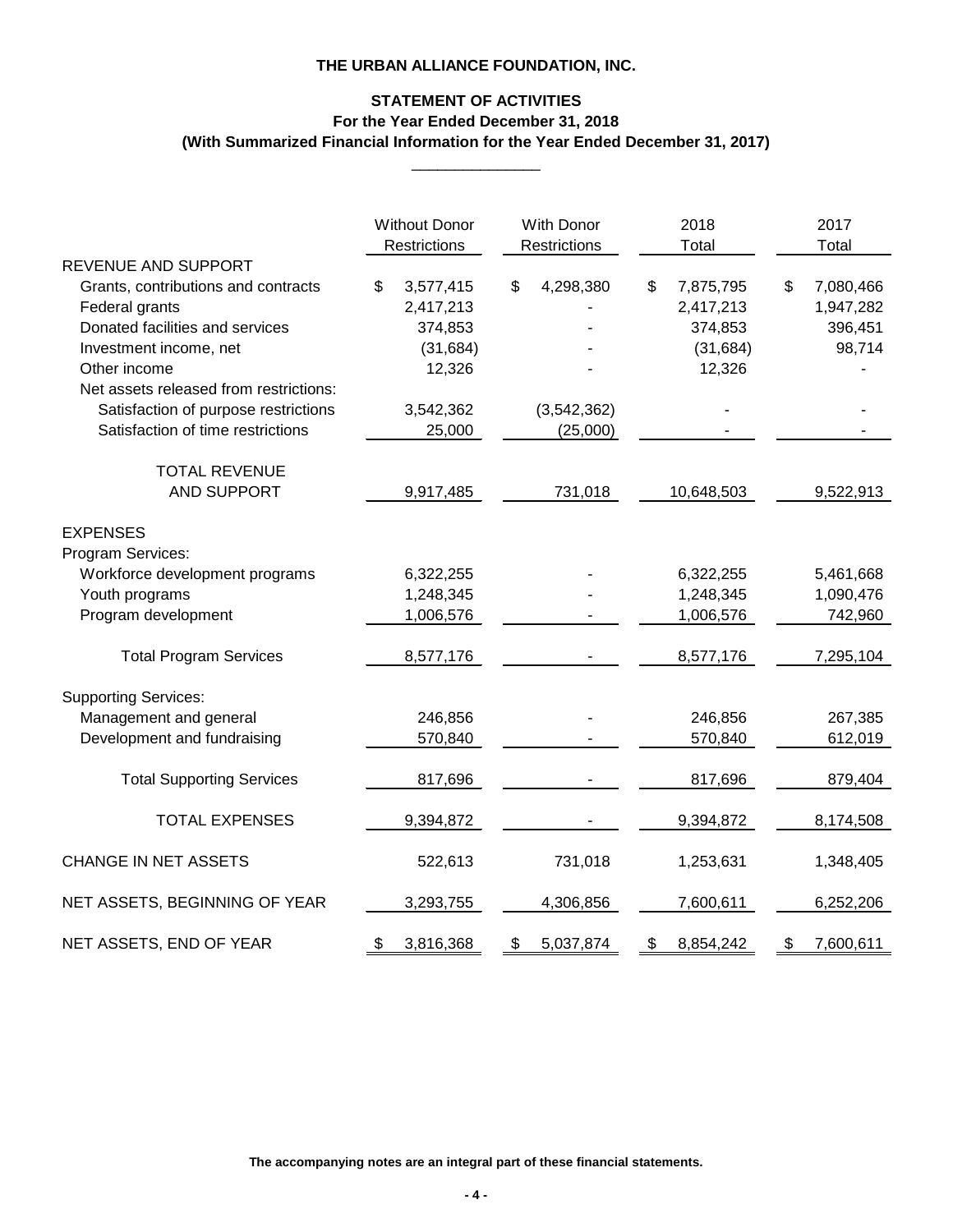# **STATEMENT OF FUNCTIONAL EXPENSES For the Year Ended December 31, 2018 (With Summarized Financial Information for the Year Ended December 31, 2017)**

 $\overline{\phantom{a}}$  , we can also the contract of  $\overline{\phantom{a}}$ 

|                               |                                             |                   | <b>Program Services</b> |                                     |                           | <b>Supporting Services</b>        |                                        |                             |               |
|-------------------------------|---------------------------------------------|-------------------|-------------------------|-------------------------------------|---------------------------|-----------------------------------|----------------------------------------|-----------------------------|---------------|
|                               | Workforce<br>Development<br><b>Programs</b> | Youth<br>Programs | Program<br>Development  | Total<br>Program<br><b>Services</b> | Management<br>and General | Development<br>and<br>Fundraising | Total<br>Supporting<br><b>Services</b> | 2018<br>Total               | 2017<br>Total |
| <b>Staff salaries</b>         | \$2,194,318                                 | \$<br>539,359     | \$<br>326,801           | \$3,060,477                         | 88,605<br>\$              | \$<br>348,497                     | \$<br>437,102                          | 3,497,579<br>\$             | \$3,015,877   |
| Program intern wages          | 2,312,987                                   | 377,771           |                         | 2,690,758                           |                           |                                   |                                        | 2,690,758                   | 2,417,254     |
| Employee benefits             | 672,475                                     | 143,041           | 60,324                  | 875,840                             | 15,405                    | 65,050                            | 80,455                                 | 956,295                     | 803,159       |
| <b>Professional fees</b>      | 132,089                                     | 32,328            | 519,845                 | 684,262                             | 124,748                   | 95,867                            | 220,615                                | 904,877                     | 760,397       |
| Occupancy and utilities       | 275,577                                     | 54,413            | 43,875                  | 373,865                             | 10,760                    | 24,882                            | 35,642                                 | 409,507                     | 355,884       |
| Student training              | 224,139                                     | 16,211            |                         | 240,350                             |                           |                                   |                                        | 240,350                     | 243,009       |
| Student activities            | 172,261                                     | 20,728            |                         | 192,989                             |                           |                                   |                                        | 192,989                     | 103,381       |
| Travel                        | 96,824                                      | 30,522            | 25,940                  | 153,286                             | 527                       | 9,289                             | 9,816                                  | 163,102                     | 100,982       |
| Computer supplies             | 79,853                                      | 6,346             | 8,528                   | 94,727                              | 1,227                     | 4,849                             | 6,076                                  | 100,803                     | 149,800       |
| Telecommunications            | 39,388                                      | 8,243             | 3,932                   | 51,563                              | 854                       | 2,425                             | 3,279                                  | 54,842                      | 38,525        |
| Printing                      | 22,944                                      | 4,282             | 3,400                   | 30,626                              | 806                       | 6,344                             | 7,150                                  | 37,776                      | 40,256        |
| Meals and entertainment       | 26,621                                      | 2,545             | 4,461                   | 33,627                              | 1,539                     | 2,470                             | 4,009                                  | 37,636                      | 28,006        |
| Miscellaneous                 | 21,150                                      | 3,367             | 2,717                   | 27,234                              | 1,146                     | 5,903                             | 7,049                                  | 34,283                      | 32,491        |
| Office supplies               | 17,243                                      | 1,036             | 681                     | 18,960                              | 158                       | 534                               | 692                                    | 19,652                      | 18,786        |
| Insurance                     | 13,846                                      | 2,734             | 2,204                   | 18,784                              | 541                       | 1,250                             | 1,791                                  | 20,575                      | 17,082        |
| Depreciation and amortization | 10,798                                      | 2,132             | 1,719                   | 14,649                              | 421                       | 975                               | 1,396                                  | 16,045                      | 18,395        |
| Dues, fees and subscriptions  | 9,311                                       | 3,287             | 2,149                   | 14,747                              | 119                       | 2,505                             | 2,624                                  | 17,371                      | 14,070        |
| Public relations              | 432                                         |                   |                         | 432                                 |                           |                                   |                                        | 432                         | 17,154        |
| <b>TOTAL EXPENSES</b>         | \$6,322,255                                 | \$1,248,345       | \$1,006,576             | \$8,577,176                         | 246,856                   | 570,840<br>\$                     | 817,696<br>\$                          | $\mathfrak{S}$<br>9,394,872 | \$8,174,508   |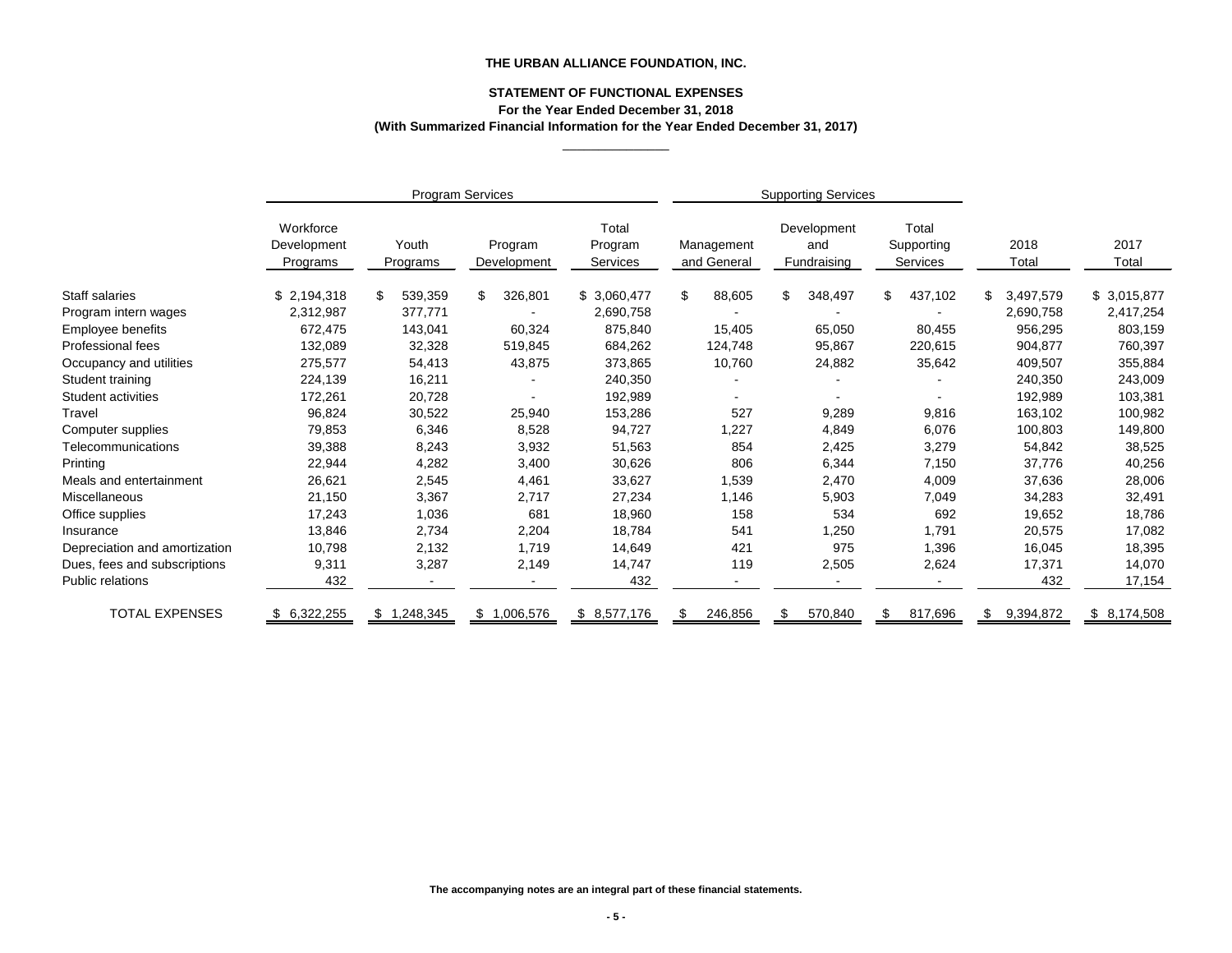#### **STATEMENT OF CASH FLOWS For the Year Ended December 31, 2018**

**(With Summarized Financial Information for the Year Ended December 31, 2017)**  $\overline{\phantom{a}}$  , where  $\overline{\phantom{a}}$ 

|                                                           | 2018            | 2017            |
|-----------------------------------------------------------|-----------------|-----------------|
| CASH FLOWS FROM OPERATING ACTIVITIES                      |                 |                 |
| Change in net assets                                      | \$<br>1,253,631 | \$<br>1,348,405 |
| Adjustments to reconcile change in net assets to net cash |                 |                 |
| provided by operating activities:                         |                 |                 |
| Provision for doubtful accounts                           | 2,886           | 3,464           |
| Realized gains on investments                             | (85)            | (2,605)         |
| Unrealized losses (gains) on investments                  | 85,744          | (62, 849)       |
| Depreciation and amortization                             | 16,045          | 18,395          |
| Changes in assets and liabilities:                        |                 |                 |
| Grants, contributions and contracts receivable            | (953, 201)      | (450, 295)      |
| Other assets                                              | (33, 256)       | 29,646          |
| Accounts payable and accrued expenses                     | 119,926         | 59,749          |
| Deferred revenue                                          | 498,219         | (87, 376)       |
| Deferred rent                                             | 13,606          | (8,827)         |
| NET CASH PROVIDED BY OPERATING ACTIVITIES                 | 1,003,515       | 847,707         |
| CASH FLOWS FROM INVESTING ACTIVITIES                      |                 |                 |
| Purchase of investments                                   | (604, 160)      | (1,253,082)     |
| Sale of investments                                       | 200,000         | 421,617         |
|                                                           |                 |                 |
| NET CASH USED IN INVESTING ACTIVITIES                     | (404, 160)      | (831, 465)      |
| CASH FLOWS FROM FINANCING ACTIVITIES                      |                 |                 |
| Payments on capital lease obligation                      | (14, 892)       | (14, 892)       |
| NET CASH USED IN FINANCING ACTIVITIES                     | (14, 892)       | (14, 892)       |
| NET INCREASE IN CASH AND CASH EQUIVALENTS                 | 584,463         | 1,350           |
| CASH AND CASH EQUIVALENTS, BEGINNING OF YEAR              | 2,501,719       | 2,500,369       |
| CASH AND CASH EQUIVALENTS, END OF YEAR                    | \$<br>3,086,182 | \$<br>2,501,719 |

**The accompanying notes are an integral part of these financial statements.**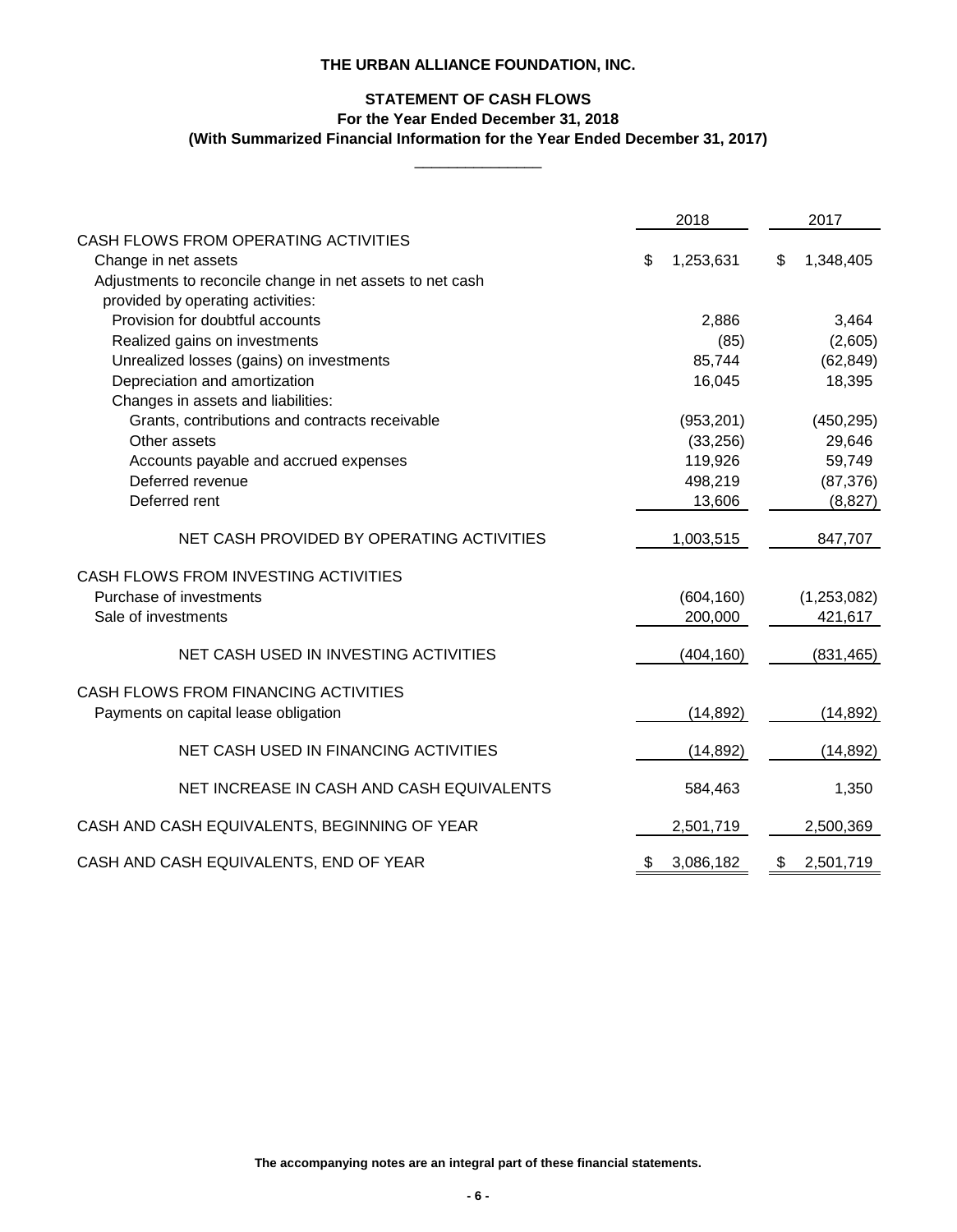## **NOTES TO FINANCIAL STATEMENTS For the Year Ended December 31, 2018**

\_\_\_\_\_\_\_\_\_\_\_\_\_\_\_

## 1. Organization and Summary of Significant Accounting Policies

## **Organization**

The Urban Alliance Foundation, Inc. (the Foundation) was incorporated on August 11, 1995, under the laws of the District of Columbia. The Foundation was originally founded and created by a small group of volunteers to provide the tools necessary for youth living in underresourced Washington, DC neighborhoods to excel. The Foundation has expanded to serve youth in Washington, DC; Baltimore, MD; Montgomery County, MD; Chicago, IL, Northern Virginia (Arlington, Alexandria and Fairfax County) and Detroit, MI. The Foundation mobilizes a variety of community resources to provide youth with otherwise unavailable educational and employment opportunities. Its mission is to empower economically-disadvantaged youth to aspire, work and succeed through paid internships, professional skills training and mentoring. These activities are funded primarily from grants, contributions and contracts from businesses, corporations, nonprofit organizations, community members and the federal government.

## **Cash Equivalents**

The Foundation considers money market funds, other than the money market funds held by external investment managers in its operating reserve account and considered to be part of the operating reserve investment portfolio, to be cash equivalents.

## **Investments**

Investments consist of equity and fixed-income bond mutual funds, certificates of deposit, corporate bonds, and money market funds. Investments are reported at fair value in the accompanying financial statements. Fair value is the price that would be received to sell an asset or paid to transfer a liability in an orderly transaction between market participants at the measurement date.

The change in unrealized appreciation or depreciation of investments is included in net investment income in the accompanying statement of activities. Realized gains and losses on sales of investments are computed on an average cost method, and are recorded on the trade date of the transaction and included in net investment income in the accompanying statement of activities.

## **Fair Value Measurement**

In accordance with the accounting standards for fair value measurement for those assets and liabilities measured at fair value on a recurring basis, the Foundation has categorized its applicable financial instruments into a required fair value hierarchy. The fair value hierarchy gives the highest priority to quoted prices in active markets for identical assets or liabilities (Level 1) and the lowest priority to unobservable inputs (Level 3). If the inputs used to measure the financial instruments fall within different levels of the hierarchy, the categorization is based on the lowest level input that is significant to the fair value measurement of the instrument.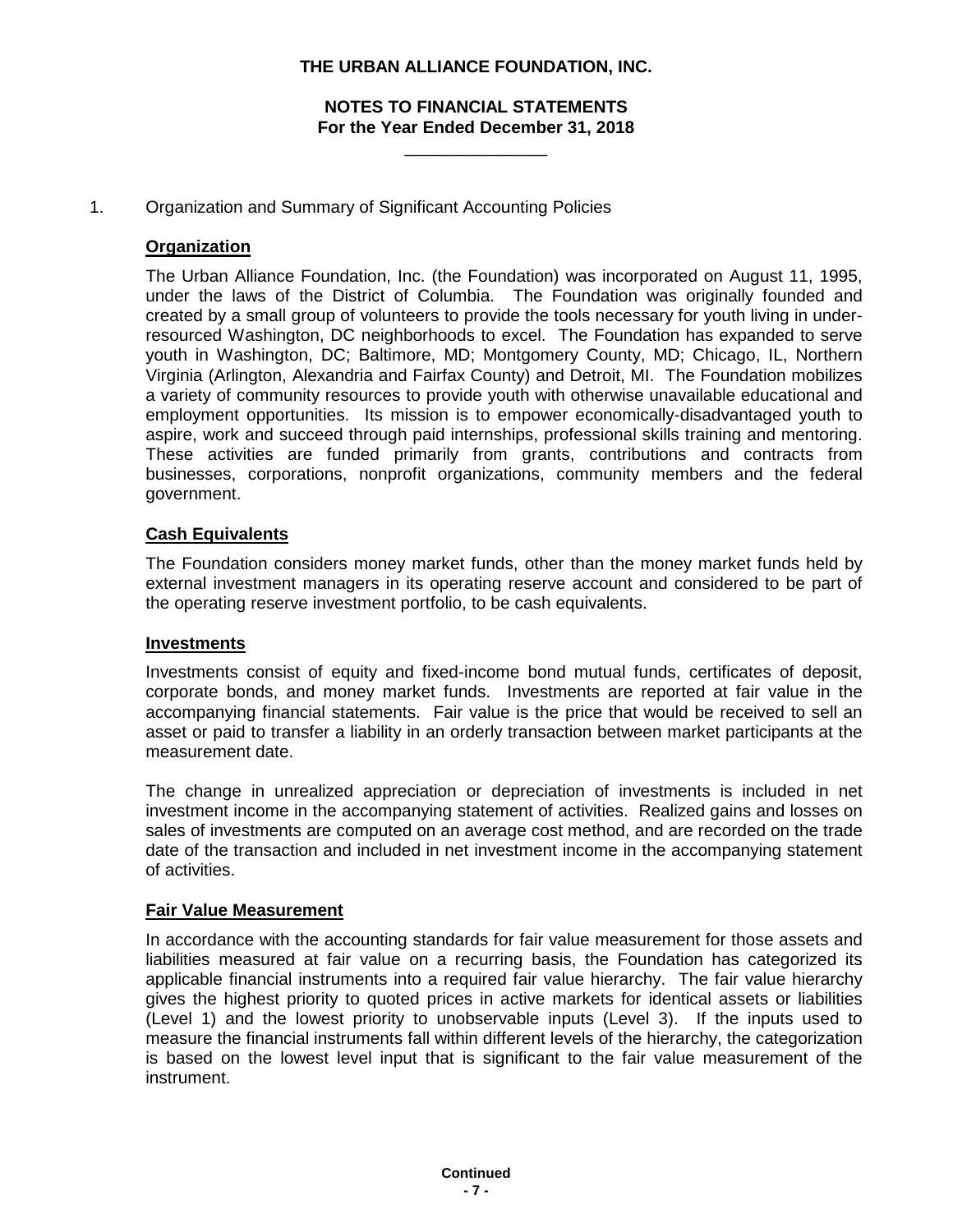## **NOTES TO FINANCIAL STATEMENTS For the Year Ended December 31, 2018**

\_\_\_\_\_\_\_\_\_\_\_\_\_\_\_

1. Organization and Summary of Significant Accounting Policies (continued)

### **Fair Value Measurement (continued)**

The applicable financial assets and liabilities are categorized based on the inputs to the valuation techniques as follows:

*Level 1* – Inputs based on quoted prices (unadjusted) in active markets for identical assets or liabilities accessible at the measurement date.

*Level 2* – Inputs other than quoted prices included in Level 1 that are observable for the asset or liability, either directly or indirectly, such as quoted prices for similar assets or liabilities in active markets.

*Level 3* – Unobservable inputs for the asset or liability, including the reporting entity's own assumptions in determining the fair value measurement.

As of December 31, 2018, only the Foundation's investments, as described in Note 2 of these financial statements, were measured at fair value on a recurring basis.

#### **Grants, Contributions and Contracts Receivable**

Grants, contributions and contracts receivable that are expected to be collected within one year are recorded at net realizable value. Grants, contributions and contracts receivable that are expected to be collected in future years are recorded at the net present value of their estimated future cash flows. The Foundation uses the allowance method to record potentially uncollectible receivables. The allowance is based on prior years' experience and management's analysis of specific receivables.

#### **Property and Equipment and Related Depreciation and Amortization**

Property and equipment are recorded at cost. The Foundation capitalizes expenditures for property and equipment that are in excess of \$1,250 and that have useful lives of more than one year. Depreciation on computers, office equipment and licenses is provided for on a straight-line basis over the estimated useful lives of the assets, which range from two to five years. The cost of property and equipment retired or disposed of is removed from the accounts, along with the related accumulated depreciation and amortization, and any gain or loss is reflected in revenue and support or expense in the accompanying statement of activities. Major additions are capitalized, while replacements, maintenance and repairs that do not improve or extend the lives of the respective assets are expensed as incurred.

#### **Net Assets**

The Foundation's net assets are reported as follows:

• Net assets without donor restrictions represent the portion of expendable funds that are available for any purpose in performing the primary objectives of the Foundation at the discretion of the Foundation's management and the Board of Directors (the Board). From time to time, the Board designates a portion of these net assets for specific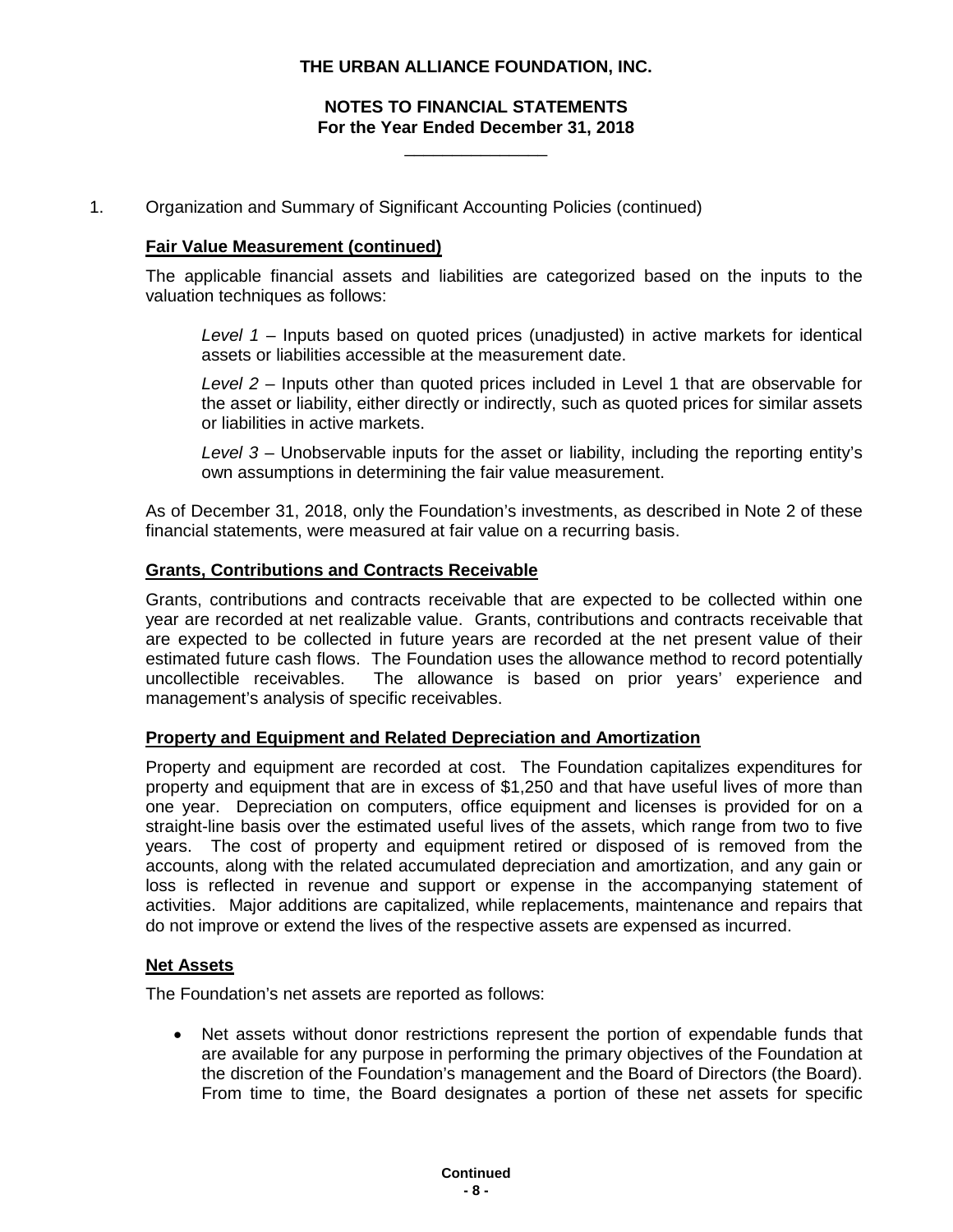## **NOTES TO FINANCIAL STATEMENTS For the Year Ended December 31, 2018**

\_\_\_\_\_\_\_\_\_\_\_\_\_\_\_

1. Organization and Summary of Significant Accounting Policies (continued)

### **Net Assets (continued)**

purposes, which makes them unavailable for use at management's discretion. The Board has designated \$2,604,000 of net assets without donor restrictions to be used as described in Note 5.

Net assets with donor restrictions represent funds that are specifically restricted by donors for use in various programs and/or for a specific period of time. These donor restrictions can be temporary in nature in that they will be met by actions of the Foundation or by the passage of time. Other donor restrictions are perpetual in nature, whereby the donor has stipulated that the funds be maintained in perpetuity. As of December 31, 2018, the Foundation had no net assets with donor restrictions that are required to be maintained in perpetuity.

## **Revenue Recognition**

Grants and contributions are reported as revenue in the year in which the payments are received and/or unconditional promises to give are made. Grants and contributions are considered to have no restrictions on their use unless specifically restricted by the donor. Amounts received that are designated for future periods or restricted by the donor for specific purposes are reported as revenue and support with donor restrictions. When a donor restriction expires (that is, when a stipulated time restriction ends or purpose restriction is accomplished), net assets with donor restrictions are reclassified to net assets without donor restrictions and reported in the accompanying statement of activities as net assets released from restrictions.

Grants and contracts treated as exchange transactions, including the federal grants, are recognized as costs are incurred or deliverables are met on the basis of direct costs plus allowable indirect expenses. Revenue recognized for such work for which payments have not been received is reflected as grants and contracts receivable in the accompanying statement of financial position. Funds received but not yet expended for the purpose specified by the funder are reflected in the accompanying statement of financial position as deferred revenue.

#### **Donated Facilities and Services**

In-kind contributions are recognized as revenue and expense in the accompanying statement of activities at their estimated fair value, as provided by the donor, at the date of receipt. Inkind contributions consist of contributed professional services and facilities that benefit both program and supporting services.

#### **Functional Allocation of Expenses**

The costs of providing the various programs and other activities have been summarized on a functional basis in the accompanying statement of functional expenses. Expenses directly attributable to a specific functional area have been reported as an expense of that function. Direct salaries and benefits are allocated based on time sheets. Shared costs that benefit multiple functional areas have been allocated among the various functional areas based on the percentage of direct costs to total costs.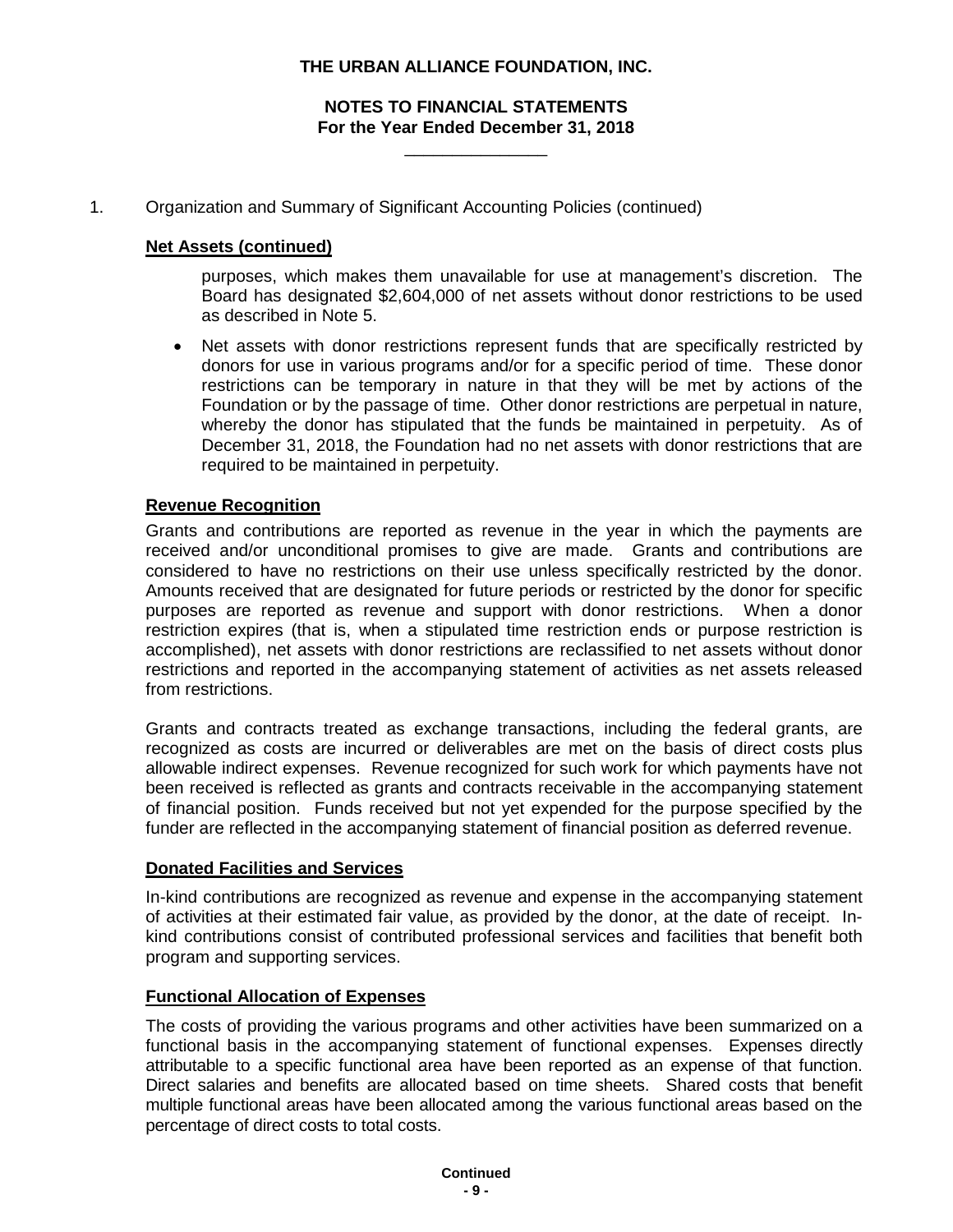## **NOTES TO FINANCIAL STATEMENTS For the Year Ended December 31, 2018**

\_\_\_\_\_\_\_\_\_\_\_\_\_\_\_

1. Organization and Summary of Significant Accounting Policies (continued)

### **Estimates**

The preparation of financial statements in conformity with accounting principles generally accepted in the United States of America (GAAP) requires management to make estimates and assumptions that affect certain reported amounts and disclosures. Accordingly, actual results could differ from those estimates.

## **New Accounting Pronouncement Adopted**

On August 18, 2016, the Financial Accounting Standards Board (FASB) issued Accounting Standards Update (ASU) 2016-14, *Not-for-Profit Entities (Topic 958): Presentation of Financial Statements of Not-for-Profit Entities*. The update addresses the complexity and understandability of net asset classification, deficiencies in information about liquidity and availability of resources, and the lack of consistency in the type of information provided about expenses and investment return. The Foundation has adjusted the presentation of these statements accordingly. The ASU has been applied retrospectively to all periods presented. The major changes of the ASU affecting the Foundation include (a) requiring representation of only two classes of net assets now entitled "net assets without donor restrictions" and "net assets with donor restrictions"; and (b) requiring the disclosure of quantitative and qualitative information regarding liquidity and availability of resources.

#### 2. Investments

The following table summarizes the Foundation's investments, measured at fair value on a recurring basis, as of December 31, 2018:

|                         | Total<br>Fair Value | <b>Quoted Prices</b><br>in Active<br>Markets for<br>Identical<br>Assets/<br>Liabilities<br>(Level 1) | Significant<br>Other<br>Observable<br>Inputs<br><u>(Level 2)</u> | Significant<br>Unobservable<br>Inputs<br>(Level 3) |
|-------------------------|---------------------|------------------------------------------------------------------------------------------------------|------------------------------------------------------------------|----------------------------------------------------|
| Equity mutual funds     | \$<br>722,271       | \$<br>722,271                                                                                        | \$                                                               | \$                                                 |
| Fixed-income bond       |                     |                                                                                                      |                                                                  |                                                    |
| mutual funds            | 338,136             | 338,136                                                                                              |                                                                  |                                                    |
| Certificates of deposit | 545,291             |                                                                                                      | 545,291                                                          |                                                    |
| Corporate bonds         | 147,158             |                                                                                                      | 147,158                                                          |                                                    |
| Money market funds      | 1,068,521           | 1,068,521                                                                                            |                                                                  |                                                    |
| Total                   |                     |                                                                                                      |                                                                  |                                                    |
| Investments             | 2,821,377           | 2,128,928                                                                                            | 692,449                                                          |                                                    |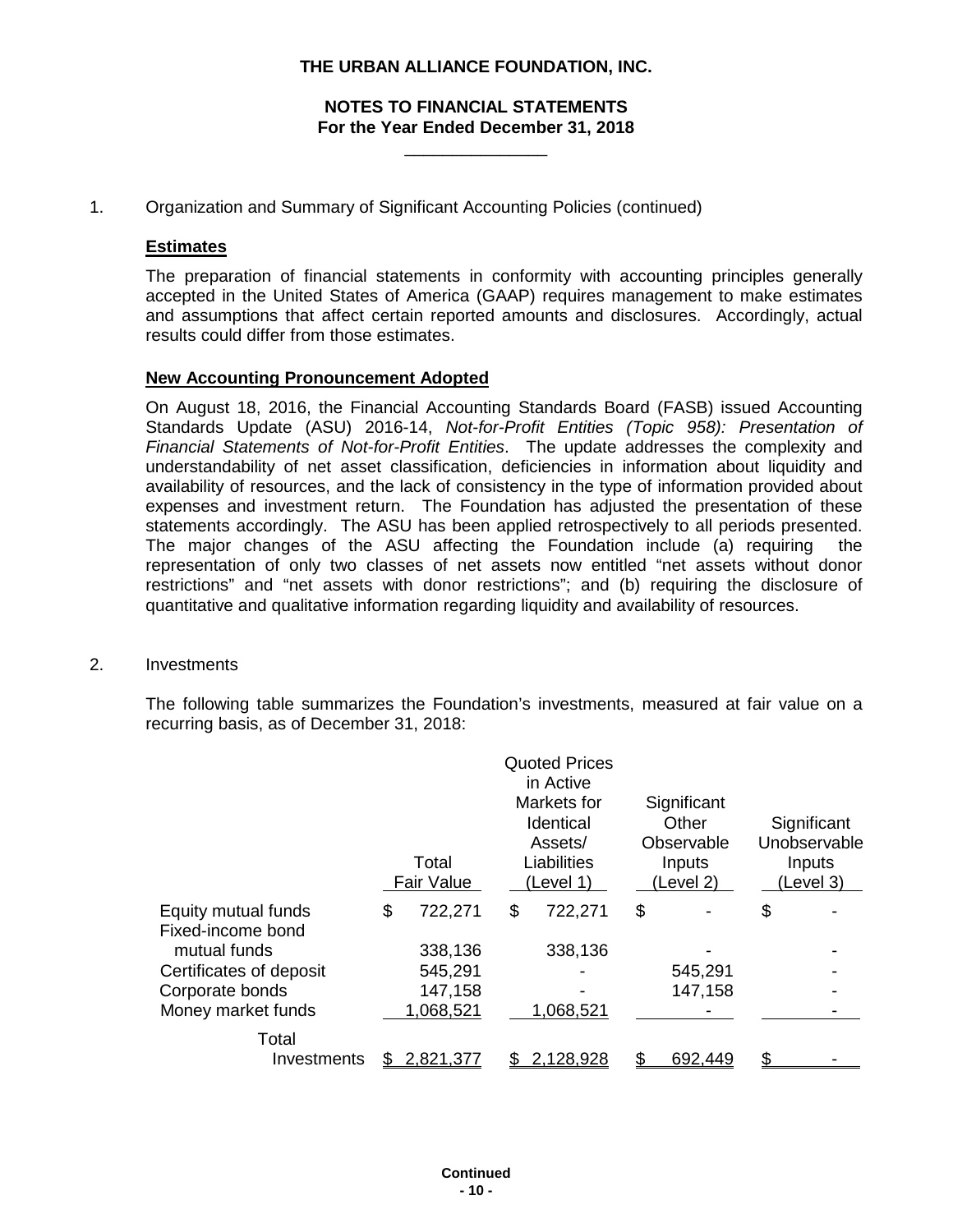## **NOTES TO FINANCIAL STATEMENTS For the Year Ended December 31, 2018**

\_\_\_\_\_\_\_\_\_\_\_\_\_\_\_

#### 2. Investments (continued)

The Foundation used the following methods and significant assumptions to estimate fair value:

*Equity and fixed-income bond mutual funds and money market funds –* Valued based on quoted prices available in active markets for identical assets.

*Certificates of deposit –* Valued at amortized cost which approximates fair value.

*Corporate bonds –* Valued based upon estimates using pricing models, quoted prices of securities with similar characteristics, or discounted cash flows.

Investment income for the year ended December 31, 2018, is summarized as follows:

| Unrealized losses      | (85, 744) |
|------------------------|-----------|
| Realized gains         | 85        |
| Interest and dividends | 54.175    |
| Investment fees        | (200)     |
| Investment Income, Net | (31.684)  |

#### 3. Grants, Contributions and Contracts Receivable

Grants and contributions receivable represent amounts due from federal agencies and foundations, corporations and individual donors. Contracts receivable include amounts earned for services performed as of December 31, 2018, but not yet reimbursed. Grants, contributions and contracts receivable were composed of the following as of December 31, 2018:

| Federal grants receivable                            | 793.890     |
|------------------------------------------------------|-------------|
| Other grants, contributions and contracts receivable | 3,371,232   |
| Grants, Contributions and                            |             |
| Contracts Receivable, Net                            | \$4,165,122 |

Grants, contributions and contracts receivable were due as follows as of December 31, 2018:

| Less than one year<br>One to five years                     | \$2,930,656<br>1,320,000 |
|-------------------------------------------------------------|--------------------------|
| <b>Total Grants, Contributions and Contracts Receivable</b> | 4,250,656                |
| Less: Discount to Net Present Value                         | (61, 034)                |
| Less: Allowance for Doubtful Accounts                       | (24, 500)                |
| Grants, Contributions and Contracts Receivable, Net         | 4,165,122                |
|                                                             |                          |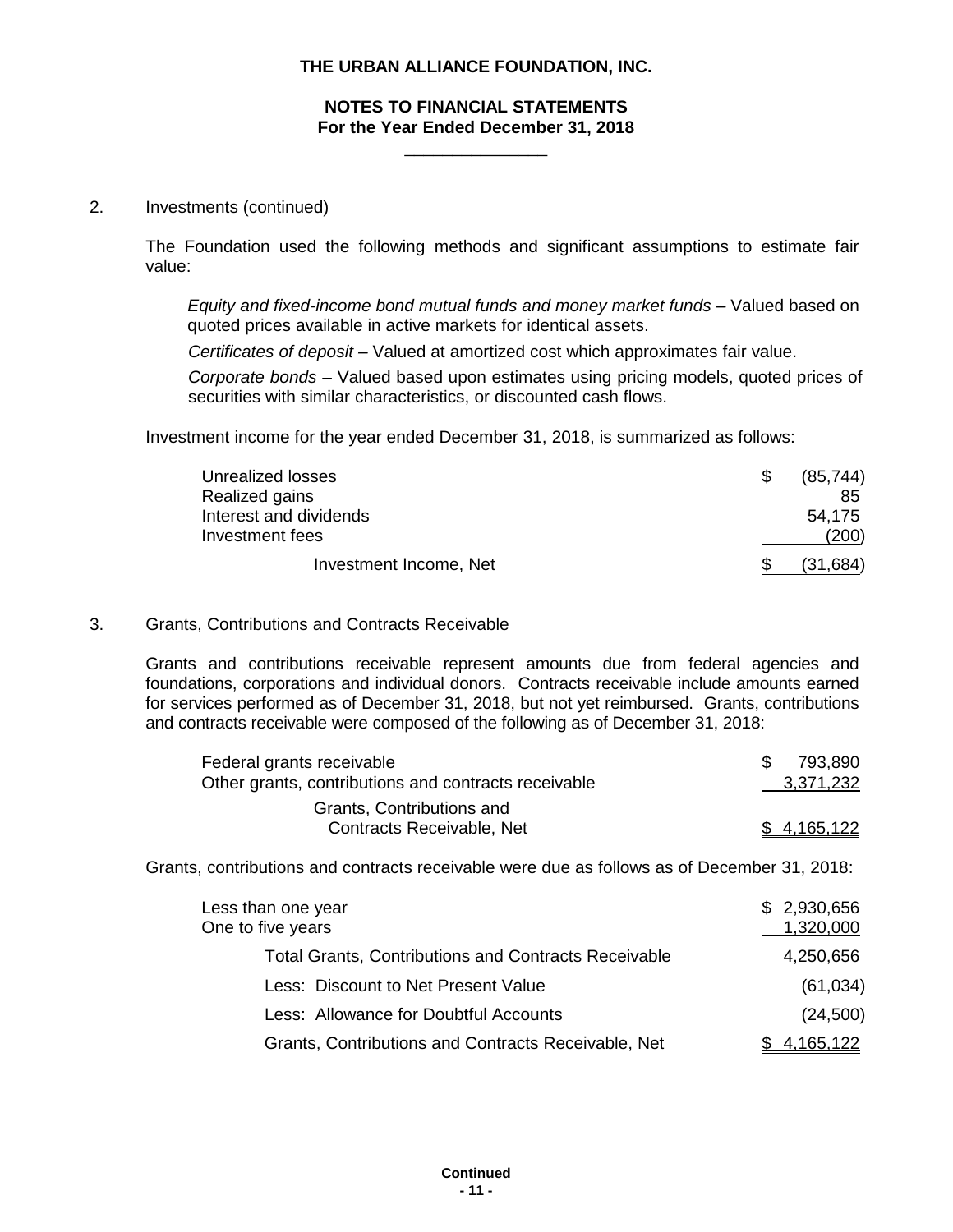#### **NOTES TO FINANCIAL STATEMENTS For the Year Ended December 31, 2018** \_\_\_\_\_\_\_\_\_\_\_\_\_\_\_

#### 4. Property and Equipment

Property and equipment consisted of the following at December 31, 2018:

| Computer and office equipment<br>Equipment under capital leases<br>Software | \$<br>27,064<br>74,460<br>51,377 |
|-----------------------------------------------------------------------------|----------------------------------|
| <b>Total Property and Equipment</b>                                         | 152,901                          |
| Less: Accumulated Depreciation and Amortization                             | (115, 381)                       |
| Property and Equipment, Net                                                 | 37.520                           |

Depreciation and amortization expense totaled \$16,045 for the year ended December 31, 2018.

#### 5. Net Assets

#### **Net Assets Without Donor Restrictions**

As of December 31, 2018, the Foundation's net assets without donor restrictions were as follows:

| Undesignated                                | \$1,212,368 |
|---------------------------------------------|-------------|
| Board-designated                            | 2,604,000   |
| Total Net Assets Without Donor Restrictions | \$3,816,368 |

The Foundation's net assets without donor restrictions are composed of undesignated amounts and board-designated amounts for an operating reserve. The Board of the Foundation has established an operating reserve fund to provide for future financial needs and special projects of the Foundation. Such funds, including all allocable investment income on the funds, are reflected as board-designated net assets in the accompanying financial statements. No boarddesignated funds were used during the year ended December 31, 2018. In December 2018, the Board approved an addition to the board-designated fund of \$200,000. During the year ended December 31, 2018, the Foundation also added \$47,000 of investment earnings to the board-designated fund in accordance with the operating reserve policy.

The Foundation does not consider its board-designated fund to be a quasi-endowment fund.

#### **Net Assets With Donor Restrictions**

As of December 31, 2018, net assets with donor restrictions were restricted for the following:

| Workforce development programs                  | \$4,498,580 |
|-------------------------------------------------|-------------|
| Program development                             | 59.412      |
| Matching funds                                  | 339,296     |
| Youth programs                                  | 23,500      |
| Restricted due to time                          | 117,086     |
| <b>Total Net Assets With Donor Restrictions</b> | \$5,037,874 |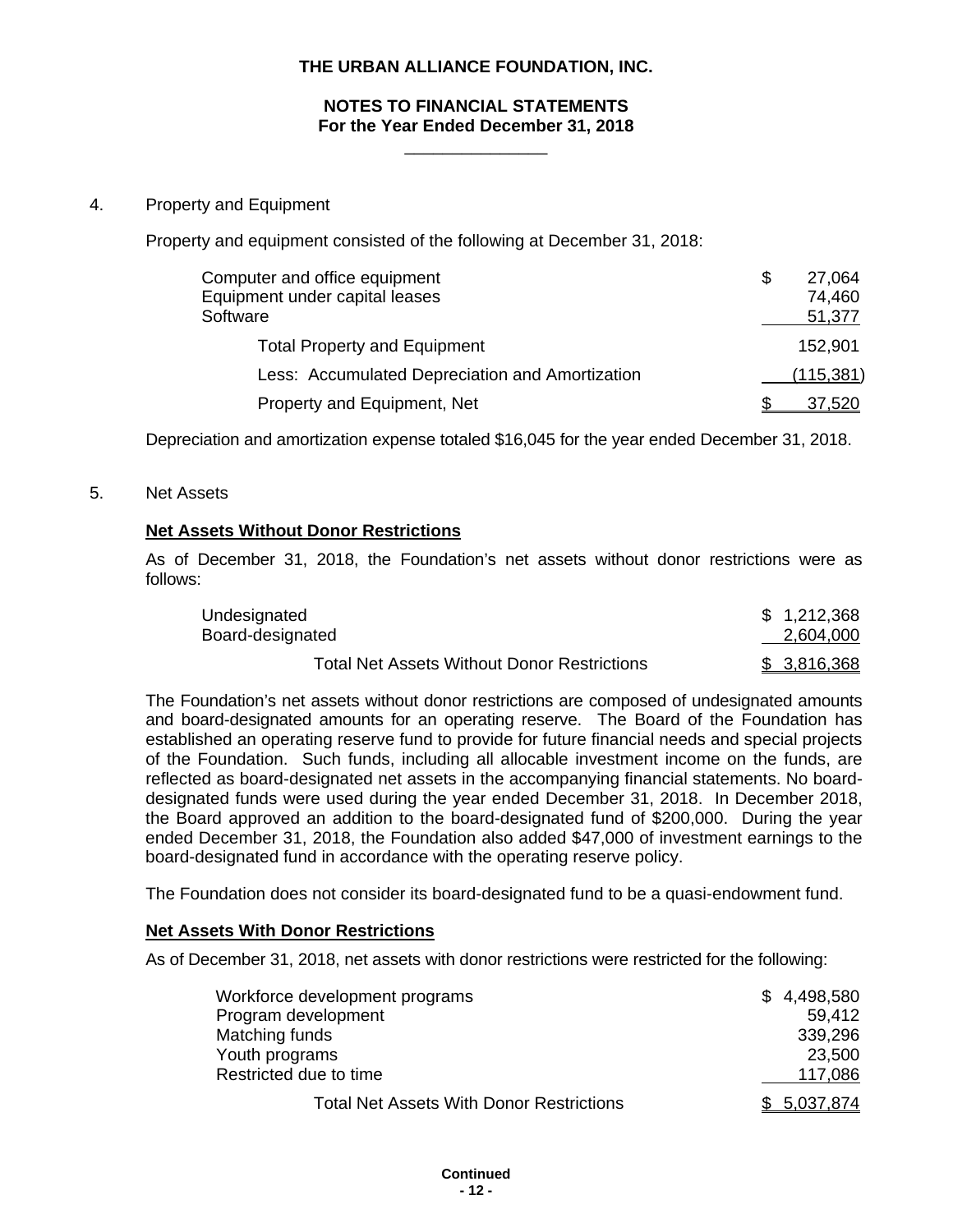#### **NOTES TO FINANCIAL STATEMENTS For the Year Ended December 31, 2018**

\_\_\_\_\_\_\_\_\_\_\_\_\_\_\_

#### 5. Net Assets (continued)

#### **Net Assets With Donor Restrictions (continued)**

Net assets were released from donor restrictions by incurring expenses that satisfied the restricted purposes. For the year ended December 31, 2018, net assets released from restrictions were as follows:

| Satisfaction of purpose restrictions:             |             |
|---------------------------------------------------|-------------|
| Workforce development programs                    | \$2,889,752 |
| Program development                               | 101,812     |
| Matching funds                                    | 243,127     |
| Youth programs                                    | 243,072     |
| <b>Others</b>                                     | 64,599      |
| <b>Total Satisfaction of Purpose Restrictions</b> | 3,542,362   |
| Satisfaction of time restrictions                 | 25,000      |
| Total Net Assets Released from Donor Restrictions | 3,567,362   |

6. Donated Services and Facilities

During the year ended December 31, 2018, the Foundation received donated services and facilities as follows:

| Donated professional services                | 185.216    |
|----------------------------------------------|------------|
| Donated facilities – classrooms              | 160.552    |
| Donated facilities – office space            | 29,085     |
| <b>Total Donated Facilities and Services</b> | \$ 374.853 |

7. Commitments and Contingencies

#### **Office Leases**

*District of Columbia*: The Foundation occupies office space under a five-year agreement for office space and related services from a limited liability company owned by one of the Foundation's board members. The current agreement expires on October 31, 2022. The agreement can be terminated by either party with six months' written notice without cause. Under the terms of the agreement, the fee for the space and office services escalates annually by the greater of 2% or the annual increase in the U.S. City Average Consumer Price Index. The payments required for the space and services are estimated to be below fair value. Management's estimate of the difference between fair value and the amount paid by the Foundation has been recorded as an in-kind contribution and corresponding donated rent expense.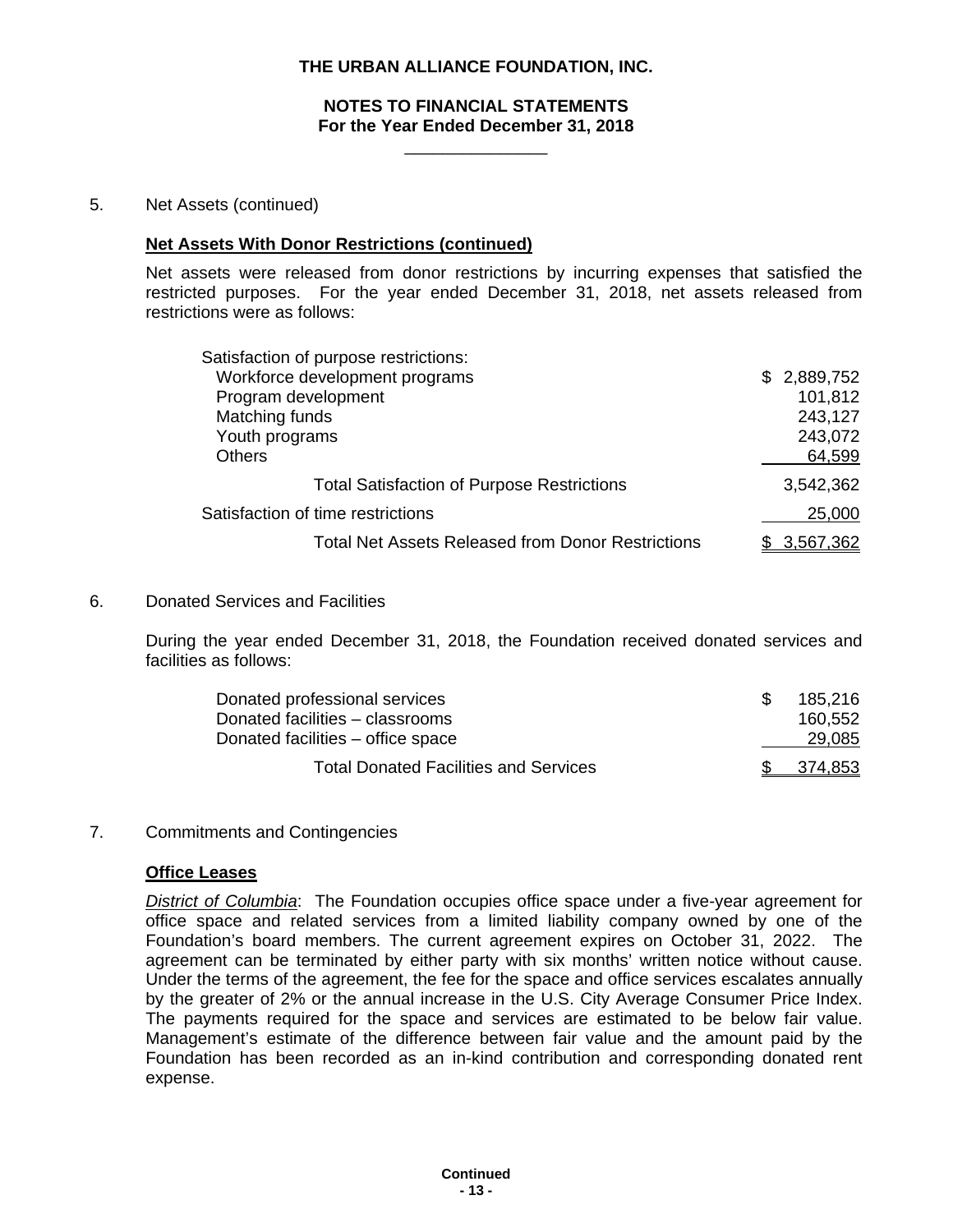## **NOTES TO FINANCIAL STATEMENTS For the Year Ended December 31, 2018**

\_\_\_\_\_\_\_\_\_\_\_\_\_\_\_

## 7. Commitments and Contingencies (continued)

## **Office Leases (continued)**

*Baltimore*: The Foundation leases office space under a noncancelable operating lease that expired on November 30, 2017. The Foundation entered into a lease amendment in October 2017 with the same landlord, and the amended lease expires on November 30, 2020. The rent escalates by 3% annually beginning December 1, 2018. In addition, the landlord charges additional rent for common areas and building maintenance.

*Chicago*: The Foundation leases office space under a five-year operating lease which is scheduled to expire on August 31, 2023. Under the terms of the lease, rent escalates annually per an established schedule in accordance with the lease term. The lease provides for three months of rent abatement. In addition, the landlord charges additional amounts for utilities.

Under GAAP, scheduled rent increases over a lease term are recognized on a straight-line basis over the term of the lease. The difference between the GAAP rent expense and the required lease payments is recorded as deferred rent in the accompanying statement of financial position.

Future minimum lease payments for the stated terms of these leases subject to increases based on operating expenses, real estate taxes and consumer price index adjustments, are as follows:

| For the Year Ending<br>December 31, |                 |
|-------------------------------------|-----------------|
| 2019                                | \$<br>301,532   |
| 2020                                | 308,737         |
| 2021                                | 314,171         |
| 2022                                | 282,841         |
| 2023                                | 56,864          |
| Total                               | <u>.264,145</u> |

Rent expense under all of these lease agreements, exclusive of the in-kind rent recognized, totaled \$380,421 for the year ended December 31, 2018, and is included in occupancy and utilities in the accompanying statement of functional expenses.

## **Concentration of Credit Risk**

The Foundation maintains its cash and cash equivalents with certain commercial financial institutions. While the amounts, at times, may exceed the Federal Deposit Insurance Corporation (FDIC) insured limit of \$250,000 per depositor per institution, the Foundation monitors the creditworthiness of these institutions and has not experienced, nor does it anticipate, any loss of funds. As of December 31, 2018, the Foundation's balance in excess of the amount guaranteed by the FDIC was approximately \$1,980,000.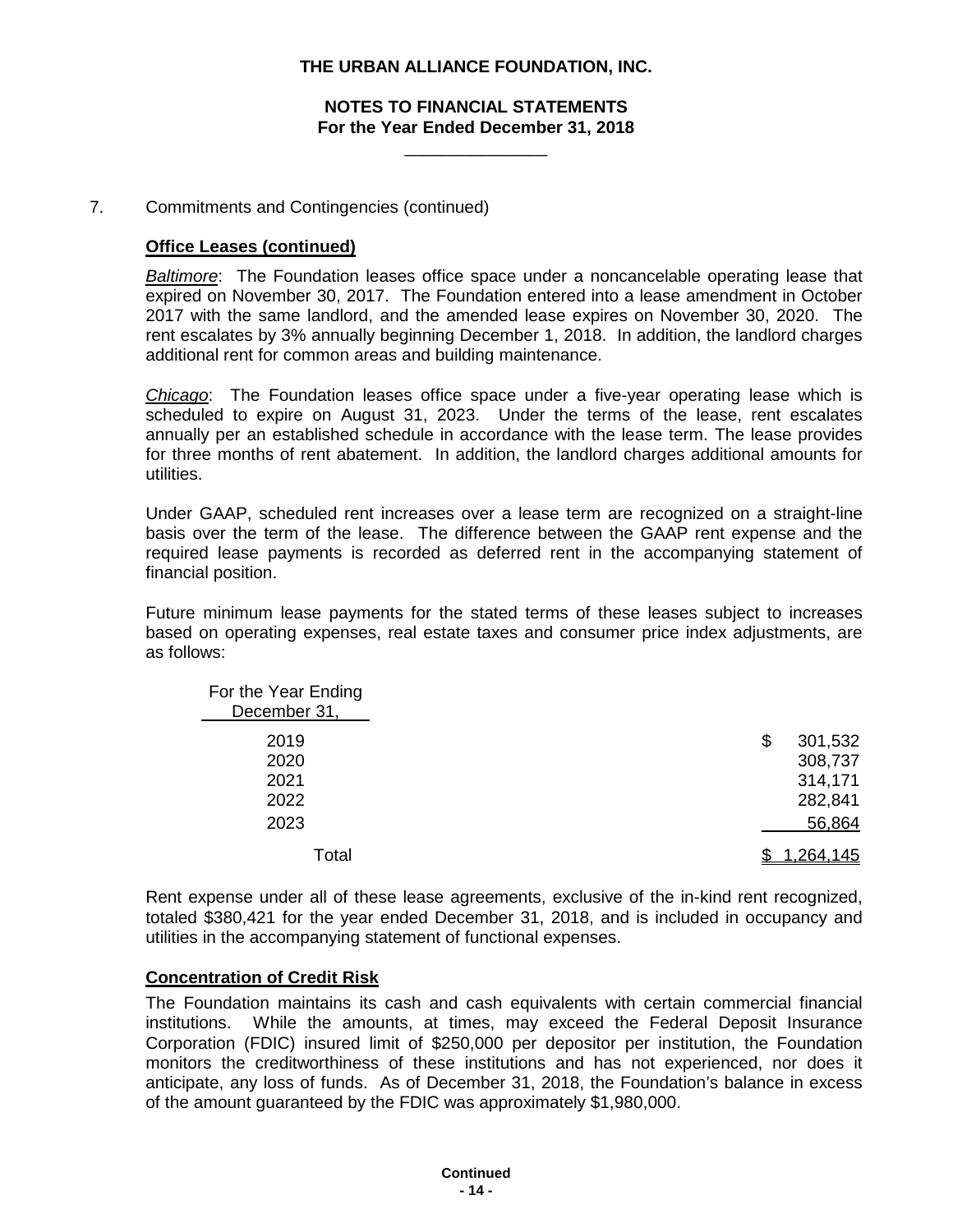### **NOTES TO FINANCIAL STATEMENTS For the Year Ended December 31, 2018**

\_\_\_\_\_\_\_\_\_\_\_\_\_\_\_

#### 7. Commitments and Contingencies (continued)

#### **Compliance Audit**

The Foundation has received federal grants that are subject to review, audit and adjustment by various federal agencies for qualified expenses charged to the grants. Such audits could lead to requests for reimbursement to the federal agencies for any expenditures or claims disallowed under the terms of the agreements. The amount of expenditures which may be disallowed by the federal agencies cannot be determined at this time although the Foundation expects such amounts, if any, to be insignificant.

#### 8. Availability and Liquidity

The Foundation's financial assets available within one year of the statement of financial position date for general expenditures were as follows:

| Financial assets at year-end:                                                                                                                        |             |
|------------------------------------------------------------------------------------------------------------------------------------------------------|-------------|
| Cash and cash equivalents                                                                                                                            | \$3,086,182 |
| Investments                                                                                                                                          | 2,821,377   |
| Grants, contributions, and contracts receivable                                                                                                      | 4,165,122   |
| <b>Total Financial Assets at Year-End</b>                                                                                                            | 10,072,681  |
| Less amount not available to be used within one year:<br>Amounts unavailable for general expenditures within one year due<br>to donors' restrictions | (1,807,897) |
| Amounts unavailable for general expenditures within one year due<br>to management's designation of use                                               | (67, 500)   |
| Amounts unavailable to management without Board approval:<br>Board-designated                                                                        | (2,604,000) |
| <b>Financial Assets Available to Meet</b><br><b>General Expenditures Within One Year</b>                                                             | 5,593,284   |

Amounts unavailable for general expenditures within one year due to donors' restrictions includes grants, contributions and contracts receivable due in more than one year of \$1,320,000 and amounts restricted by donors that the Foundation plans on spending beyond fiscal year 2019 of \$487,897. Amounts unavailable for general expenditures within one year due to management's designation of use of \$67,500 represent amounts management has reserved to fulfill certain matching requirements.

The Foundation has various sources of liquidity at its disposal, including cash and cash equivalents, which are available for general expenditures, liabilities and other obligations as they come due. Management is focused on ensuring the financial liquidity of the Foundation throughout the year. The Foundation monitors its cash flow needs on quarterly basis and is aware of the cyclical nature of cash flows related to the timing of the Foundation's various funding sources and programmatic expenditures. As part of the Foundation's liquidity plan,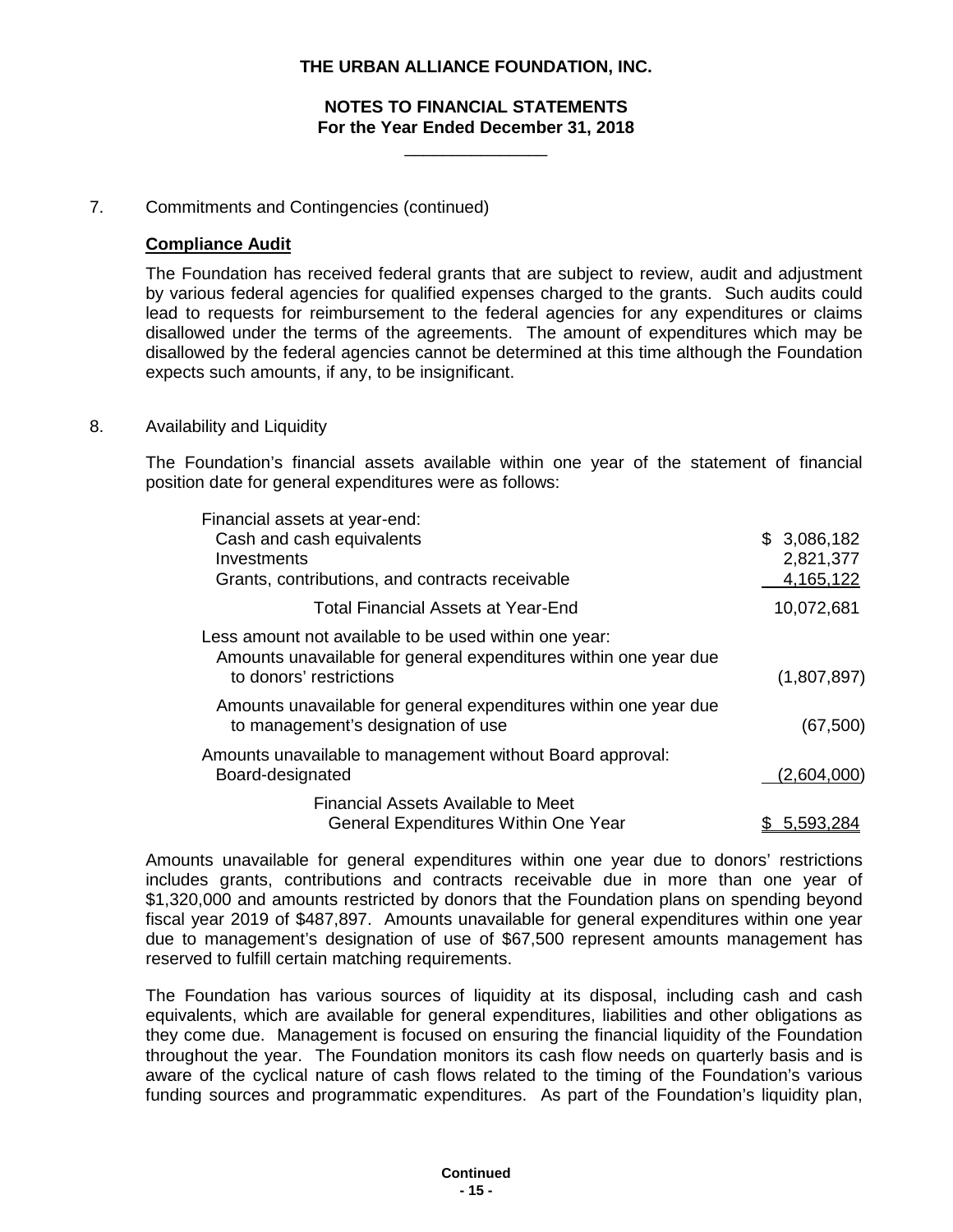## **NOTES TO FINANCIAL STATEMENTS For the Year Ended December 31, 2018**

\_\_\_\_\_\_\_\_\_\_\_\_\_\_\_

#### 8. Availability and Liquidity (continued)

excess cash is invested in short-term investment vehicles, including money market funds and certificates of deposit. The Foundation can liquidate these cash equivalents at any time to make funds available for current cash flow needs. Additionally, the Foundation has a boarddesignated operating reserve fund that could be liquidated and made available for current operations with Board approval, if necessary.

#### 9. Related Parties

As disclosed in Note 7, during the year ended December 31, 2018, the Foundation leased office space from a limited liability company owned by one of the Foundation's board members. The Foundation paid approximately \$245,000 under this agreement for rent, utilities, maintenance, office cleaning and other occupancy fees.

#### 10. Pension Plan

The Foundation maintains a defined contribution pension plan under Section 403(b) of the Internal Revenue Code (the IRC) that covers substantially all of the Foundation's full-time employees. Employees may elect to defer and contribute to the plan a portion of their compensation up to the federal tax limitation. The Foundation matches employee contributions to the plan up to 3% of an employee's annual salary. The Foundation's matching contributions for the year ended December 31, 2018, totaled \$68,618.

#### 11. Income Taxes

Under IRC Section 501(c)(3), the Foundation is exempt from federal taxes on income other than net unrelated business income. A provision for income taxes owed for qualified transportation benefits provided to employees has been made as of December 31, 2018 in the accompanying financial statements.

The Foundation has adopted the authoritative guidance relating to accounting for uncertainty in income taxes included in FASB Accounting Standards Codification Topic 740, *Income Taxes*. These provisions provide consistent guidance for the accounting for uncertainty in income taxes recognized in an entity's financial statements and prescribe a threshold of "more likely than not" for recognition and derecognition of tax positions taken or expected to be taken in a tax return. The Foundation evaluated its uncertainty in income taxes for the year ended December 31, 2018, and determined that there were no matters that would require recognition in the financial statements or that may have any effect on its tax-exempt status. As of December 31, 2018, the statute of limitations for tax years 2015 through 2017 remained open with the U.S. federal jurisdiction or the various states and local jurisdictions in which the Foundation files tax returns. It is the Foundation's policy to recognize interest and/or penalties related to uncertainty in income taxes, if any, in income tax or interest expense. There are currently no examinations pending or in progress, regarding the Foundation's tax returns.